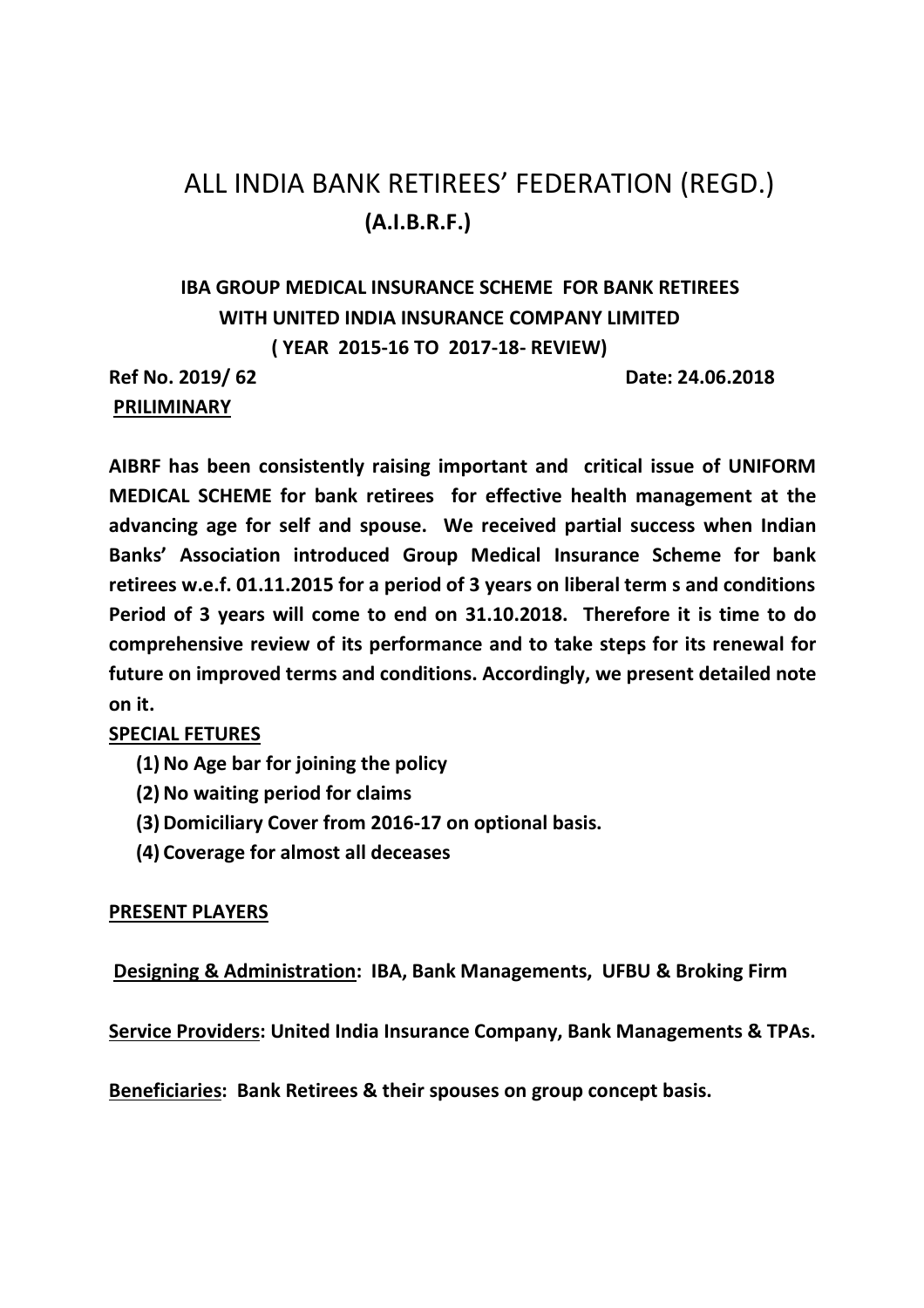**AIBRF and other apex level retiree organisations were not kept involved at designing and administration stage though it played crucial role in canvassing the scheme among retirees and very effectively and successfully handling post sale issues like issuance and delivery of health cards, guiding members for hospitalization under cashless scheme, in preparing and submission of claim forms, live contacts with TPAs etc.** 

**PARTICIPATIONS OF RETIREES IN THE SCHEME (COST TO RETIREES)** 

|             |                        |              | Amt. in crores     |            |              |
|-------------|------------------------|--------------|--------------------|------------|--------------|
| <b>YEAR</b> | <b>NO. OF RETIREES</b> |              | <b>PREMIM PAID</b> |            | <b>TOTAL</b> |
|             | <b>NON-DOM</b>         | <b>DOM</b>   | <b>NON-DOM</b>     | <b>DOM</b> |              |
|             |                        |              |                    |            |              |
| 2015-16     | 219833                 | <b>NA</b>    | 129.26             | <b>NA</b>  | 129.26       |
|             |                        |              |                    |            |              |
| 2016-17     | 104388                 | 89427        | 134.36             | 150.02     | 284.38       |
|             |                        |              |                    |            |              |
| 2017-18     | 161191                 | 37563        | 202.61             | 106.93     | 309.54       |
|             |                        |              |                    |            |              |
|             |                        | <b>TOTAL</b> | 466.23             | 256.95     | 723.18       |
|             |                        |              |                    |            |              |

#### **CLAIMS SETTLED (BENEFITS RECEIVED)**

| <b>YEAR</b>  | <b>NO. OF CLAIMS</b> |            | <b>CLAIMS SETT LED</b> |            | <b>TOTAL</b> |
|--------------|----------------------|------------|------------------------|------------|--------------|
|              | <b>NON-DOM</b>       | <b>DOM</b> | <b>NON-DOM</b>         | <b>DOM</b> |              |
|              |                      |            |                        |            |              |
| 2015-16      | 57236                | <b>NA</b>  | 326.24                 | <b>NA</b>  | 326.24       |
|              |                      |            |                        |            |              |
| 2016-17      | 37487                | 353538     | 174.60                 | 313.25     | 484.85       |
|              |                      |            |                        |            |              |
| 2017-18      | 39038                | 162261     | 203.87                 | 127.65     | 331.52       |
| <b>TOTAL</b> |                      |            | 704.71                 | 440.90     | 1142.61      |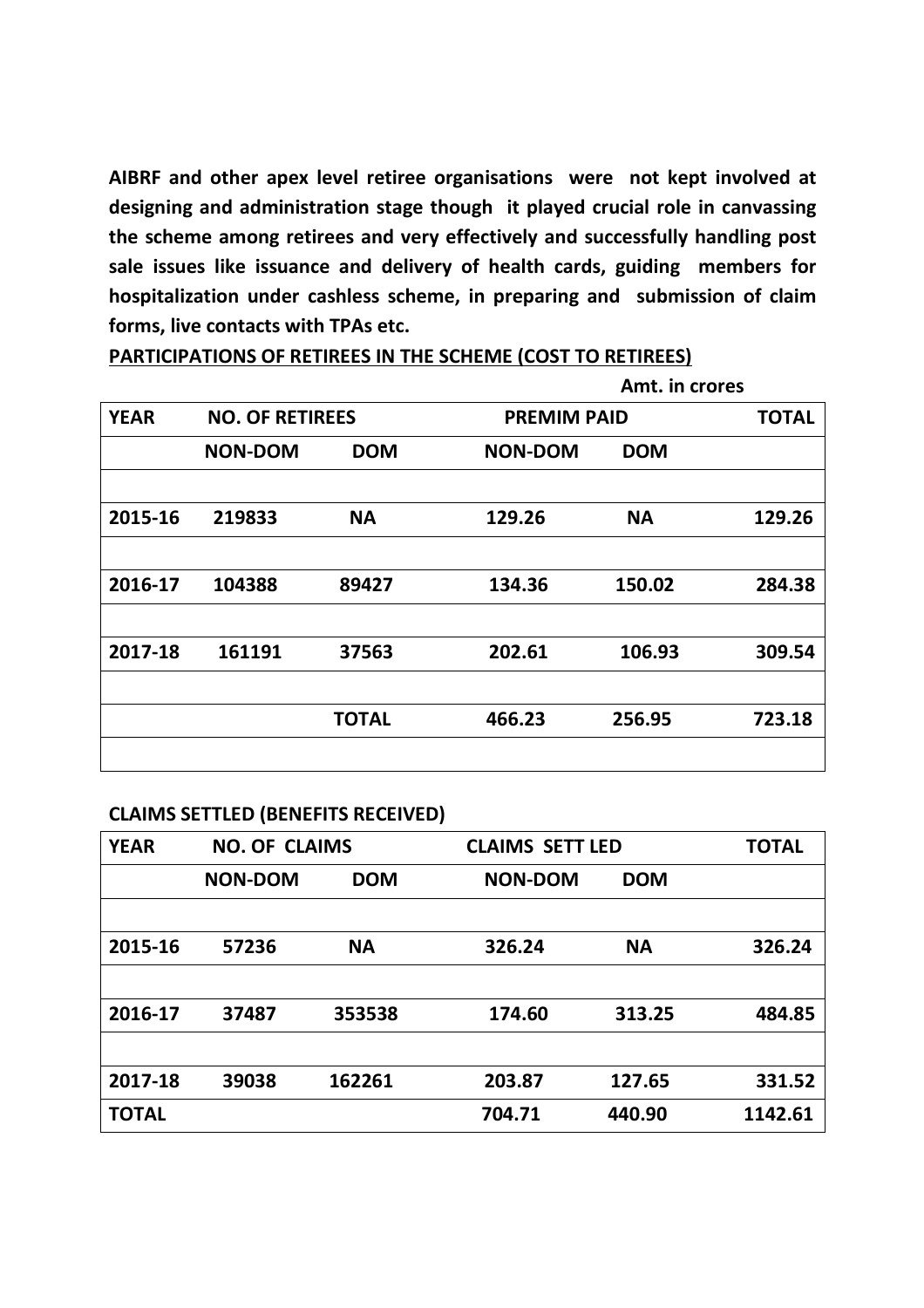| <b>CLAIM RATIO ( NON-DOMICILIARY)</b> |                                                | <b>Amt. in Crores</b> |              |
|---------------------------------------|------------------------------------------------|-----------------------|--------------|
| <b>YEAR</b>                           | <b>PREMIUM PAID</b>                            | <b>CLAIM RECEIVED</b> | <b>RATIO</b> |
| 2015-16                               | 129.36                                         | 326.24                | 252%         |
| 2016-17                               | 134.36                                         | 174.60                | 130%         |
| 2017-18                               | 202.61<br>(Note: Proportionate up to May 2018) | 203.87                | 161%         |
|                                       | <b>CLAIM RATIO (WITH DOMICILIARY)</b>          |                       |              |
| 2016-2017                             | 150.02                                         | 313.32                | 209%         |
| 2017-2018                             | 106.93<br>(Note: Proportionate up to May 2018) | 127.65                | 191%         |
|                                       | <b>CLAIM RATIO (COMBINED)</b>                  |                       |              |
| 2015-16                               | 129.26                                         | 326.84                | 252%         |
| 2016-17                               | 284.38                                         | 484.85                | 170%         |
| 2017-18                               | 309.54                                         | 331.52                |              |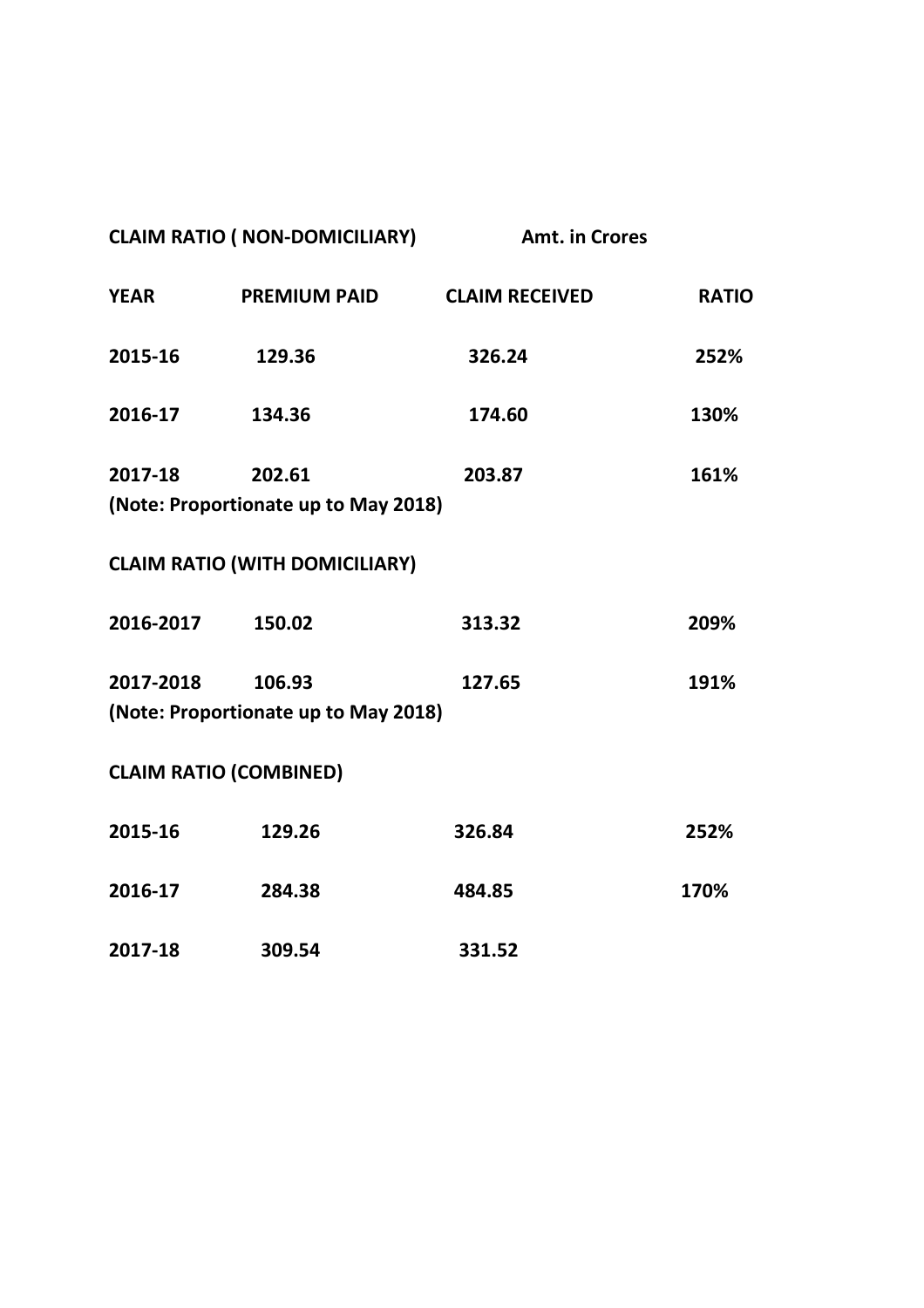### **OVERALL REVIEW**

- **(1)Non-coverage of domiciliary in first year despite commitment and specific provision in IBA Scheme for retirees**
- **(2) Steep hike in premium in second and third year.**
- **(3) Fixed sum assured plans in the scheme and consequently high premium rates coupled with several complaints/ grievances in servicing the policy deprived many retirees in particular family pensioners and low income from joining the scheme or compelled them to withdraw from the scheme. It can be seen from the above tables that almost 26000 retirees net withdrew from the scheme in second year.**
- **(4) Serious hurdles/ bottlenecks in post-sale services like non-issuance / non-delivery of health cards, undue delay in settlement of claims, long delay in conveying approvals under cashless scheme, rejection of claims on technical pretext, long gap in approval and release of funds actually basis etc.**
- **(5)No involvement of representatives of retirees who are ultimate customers and who bear cost the scheme. No formal consultation/ discussion with apex level retiree organisations by any of the four players namely IBA, Bank Managements, UFBU, Brooking Firm who designed and administered the scheme and implemented during last 3 years despite the fact that retirees paid considerable amount from their pension income by way of premium.**
- **(6)Despite the above, it may be seen that Group Insurance policy for retirees have been able to meet its objective to the large extent to deal with health related issues. In last 3 years, about 1.33 lakhs retirees have received claims of Rs. 704.71 crores.**
- **(7)IBA/ UFBU has played critical role in designing the scheme.**
- **(8) Bank Managements have also contributed significantly in processing large number of applications , debiting premium and remitting it to the insurance company along with handling post sale service issues of**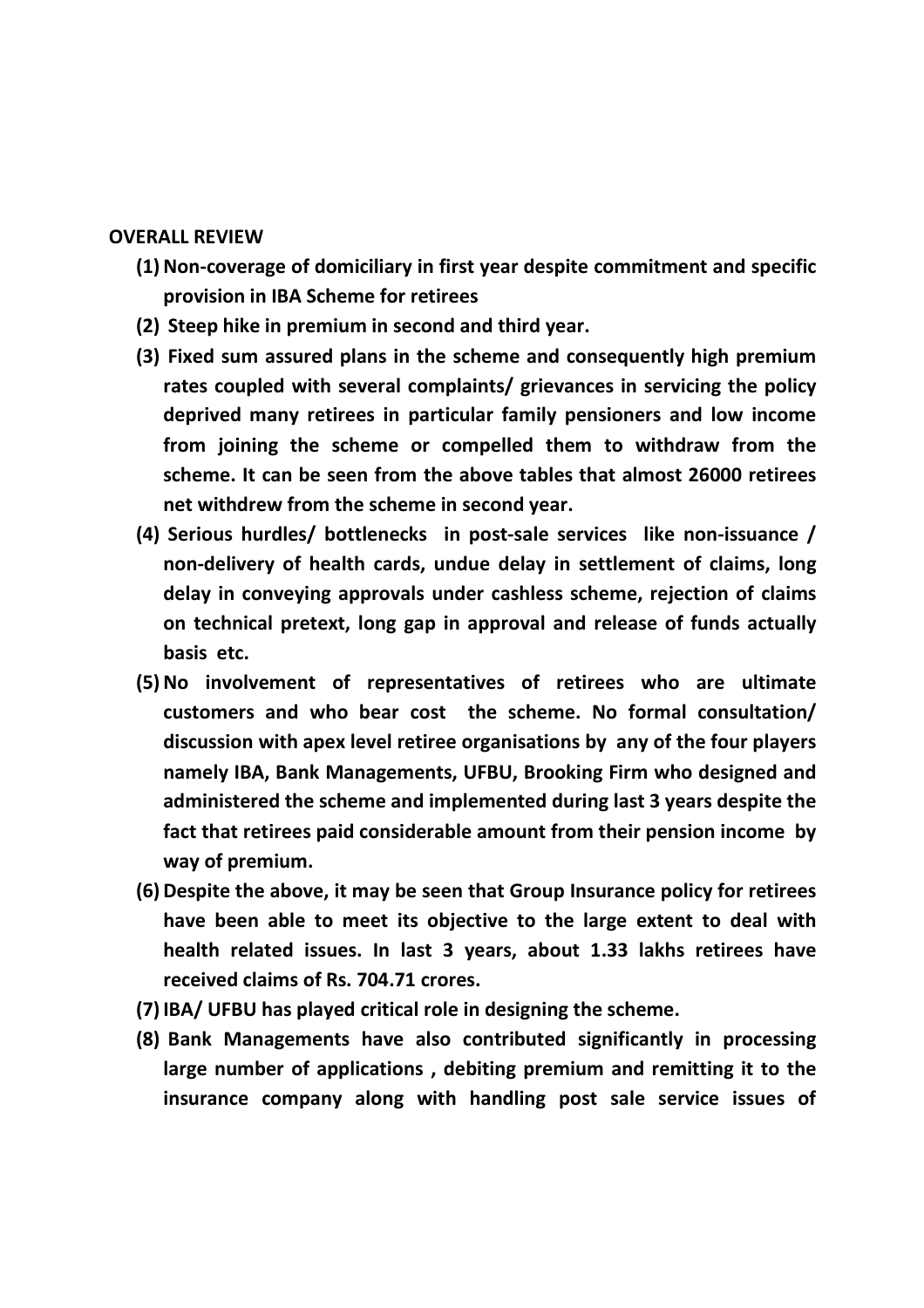**retirees. This contribution is very critical for successful implementation of the scheme and will be required in future too.** 

### **PRESENT STATUS FOR EXTENDING THE SCHEME**

**We find that for last some time, the matter for extending the scheme is under active negotiation between UFBU and IBA. It is also learnt that some constituents of UBFU have made demand to revert to the old system( Pre-2015) for extending medical aid to employees. Simultaneously, role of brooking firm, change in insurance company etc. are also under active consideration of the negotiating parties. We also get unconfirmed news that IBA is not interested in negotiating renewal for the retirees. In nutshell, there is lack of clarity.** 

# **IMPROVEMENTS NEEDED IN THE SCHEME AND FOR WHICH AIBRF WILL TAKE ALL POSSIBLE STEPS.**

- **1. We want that the scheme should be extended for next 10 years**
- **2. IBA should play active role in designing the scheme in consultation with apex level retiree organisations and UFBU.**
- **3. Member banks should be asked to continue to take responsibility of collecting the applications, processing them and debiting accounts of retirees and remitting the premium amount to the insurance.**
- **4. In the event of IBA/ UFBU go for alternative option for employees and do not agree to handle retiree policy, AIBRF should coordinate with other apex level retiree organisations for other options jointly including direct negotiations with brooking firm/ insurance company.**
- **5. Negotiation should be primarily restricted to public sector insurance companies.**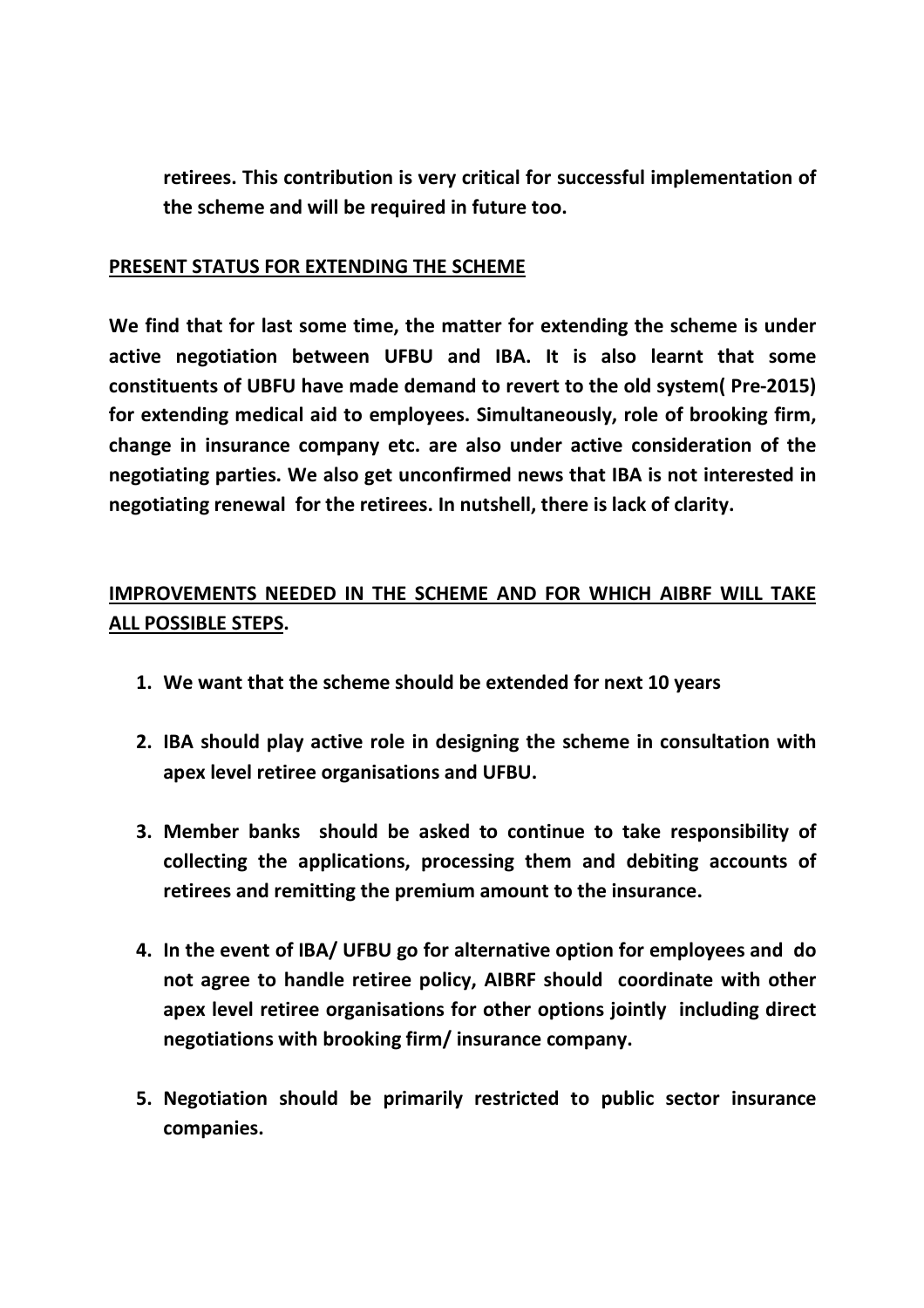- **6. In any event, retiree organisations should persuade IBA to ask member banks to debit accounts of retirees for premium and remitting it to the insurance company.**
- **7. Instead of present fixed sum assured of Rs. 3/ 4 lakhs, it should be flexible in the range of Rs. 1 lakh to Rs. 5 lakhs to suit the paying capacity and need of the individual retiree to attract more participation in the scheme.**
- **8. At present domiciliary is optional creating situation of cross subsidy and indirectly affecting members of non- domiciliary option adversely. Therefor domiciliary option should be available either to all or it should be completely scrapped to ensure meaningful reduction in overall premium.**
- **9. Premium should be fixed based on number of members in the family. In other wards , lower premium should be charged for family pensioners with single number.**
- **10. Coverage should be extended to physically handicapped children along with the retiree and spouse with some additional premium**
- **11. Some coverage should be provided for dental treatment**
- **12. Specific provision should be made for BUFFER for retirees on the lines of employees under IBA scheme.**
- **13. Risk Coverage of Rs. 1 lakh should be provided for personal accident.**
- **14. Retirees should have say in selecting TPAs under the scheme**